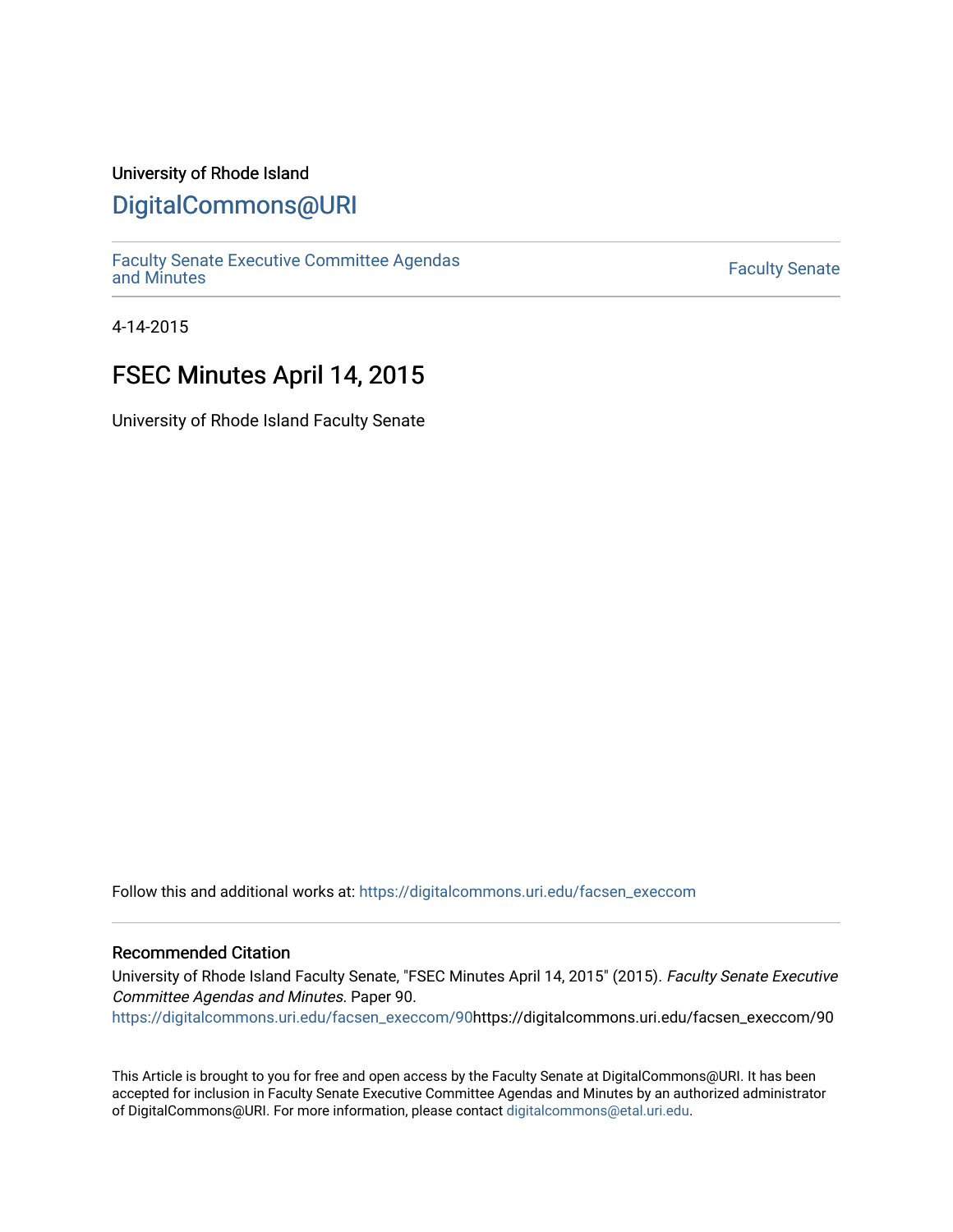# **Faculty Senate Executive Committee Meeting**

## **Minutes #38**

## **April 14, 2015**

1. The meeting was called to order at 2:30 PM on Tuesday, April 14, 2015 in 310 Green Hall, Chairperson Nassersharif presiding. Senators Rarick, Rollo Koster, Sullivan, and Welters were present; Senator Cerbo was absent.

2. The FSEC reviewed the nominations for the Sheila Black Grubman Faculty Outstanding Service Award. After discussion, the Committee moved approval of the selection of Catherine English, Professor and Chair, Nutrition and Food Science. The motion passed. Chairperson Nassersharif said that he would prepare a letter of congratulation.

3. At 3:00 PM, the FSEC adjourned to the President's Conference Room (Green Hall) to meet with the President and the Provost to continue the discussion of shared governance at URI.

The FSEC presented the President and Provost with the following summary of accomplishments:

#### **Themes**

## **I. Communication**

• Expanded Faculty Senate membership eligibility, Senate Committee membership eligibility, and faculty voting rights within departments and colleges on matters requiring Senate approval

## **II. Continuity**

• Expanded term length of Executive Committee leadership positions (two-year Vice Chair/Chair-Elect position and ex officio Chair Emeritus/a)

#### **III. Efficiency**

- Created Committee on Information Technologies, Infrastructure, Computing, Communications, and Networking (CITICCN)
- Plans in FY16 to improve curricular approval processes

Discussion ensued regarding the following: